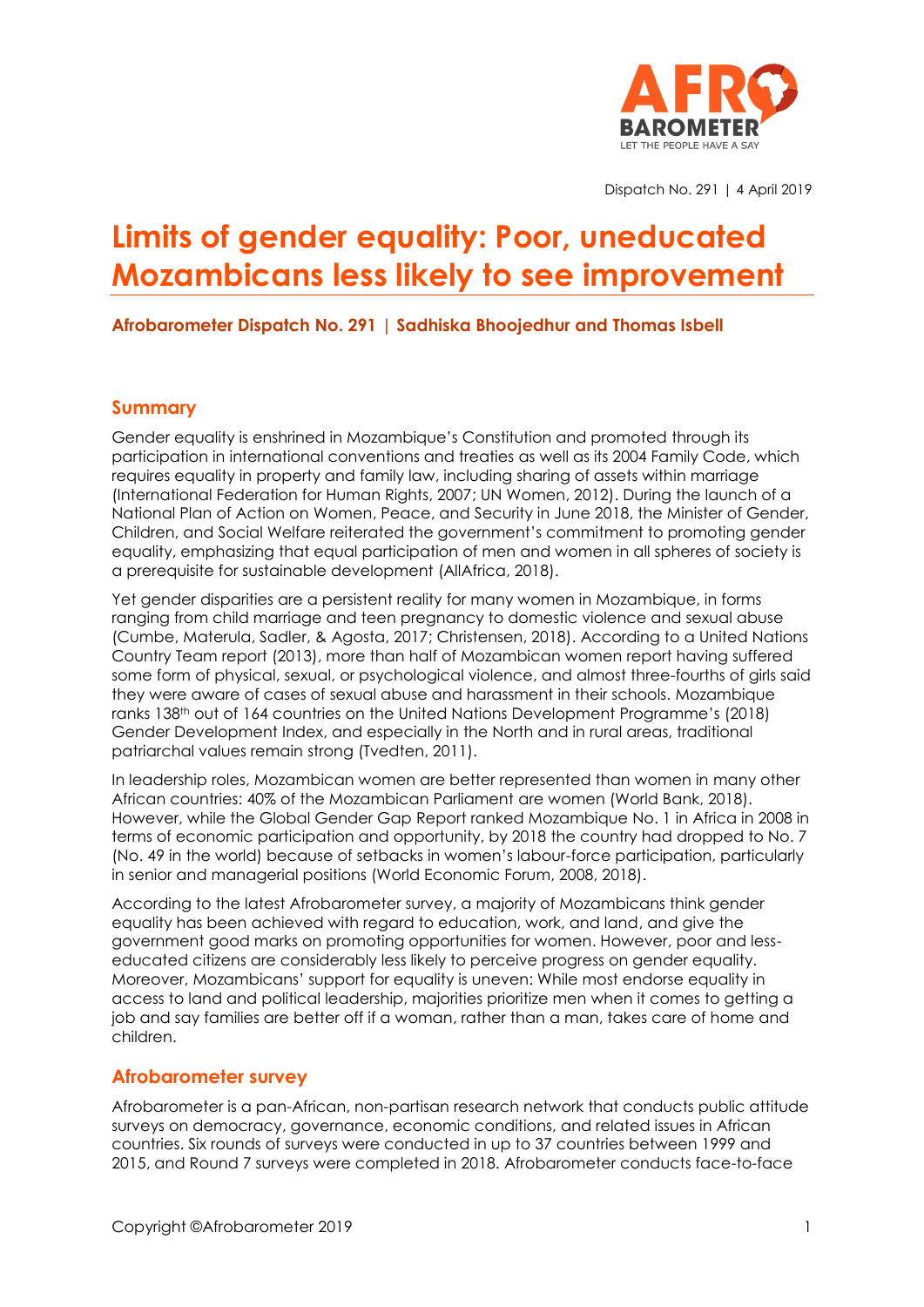

interviews in the language of the respondent's choice with nationally representative samples.

The Afrobarometer team in Mozambique, led by Ipsos Mozambique, interviewed a nationally representative, random, stratified probability sample of 2,400 adult Mozambicans between 13 June and 26 August 2018. A sample of this size yields country-level results with a margin of error of +/-2 percentage points at a 95% confidence level. Previous surveys have been conducted in Mozambique in 2002, 2005, 2008, 2012, and 2015.

## **Key findings**

- About four in 10 Mozambicans (42%) say that equal opportunities and treatment for women are "better" or "much better" now than "a few years ago." But more say things have stayed the same (34%) or gotten worse (17%). Poor and less-educated respondents are less likely to see progress on equal rights for women.
- More than seven in 10 survey respondents say that girls and boys have an equal chance to get an education (77%) and that men and women have an equal right to land<sup>1</sup> (74%) and to get a paying job (73%).
- About one in 10 women (11%) and men (10%) say they experienced gender-based discrimination at least once during the 12 months preceding the survey.
- More than three-fourths (77%) of Mozambicans say that a man is "never justified" in beating his wife.
- Strong majorities support women's equal right to land (79%) and to be elected to public office (66%). But a majority (54%) say that when jobs are scarce, men should be given priority.
- Six in 10 Mozambicans (62%) feel that it is better for a family if a woman, rather than a man, has the main responsibility for taking care of the home and children.
- More than half (57%) of Mozambicans say the government doing "fairly well" or "very well" in promoting equal rights and opportunities for women. Poor and less-educated citizens are less likely to praise the government's performance.

## **Perceptions of equal opportunities and treatment for women**

Despite Mozambique's lower ranking on the Global Gender Gap Report, only about one in six Mozambicans (17%) agree that things have gotten worse. About four in 10 (42%) say that equal opportunities and treatment for women are "better" or "much better" now than "a few years ago," while one in three (34%) say things have stayed the same (Figure 1). Compared to other African countries surveyed by Afrobarometer, Mozambique falls below the 34-country average of 47% who say that equal opportunities and treatment have improved.

While women and men share similar views with regard to progress on equal opportunity, citizens who are poor and/or less educated are considerably less likely to say things have gotten better (Figure 2). Among respondents with no formal education, only one in three (33%) see improvement, compared to almost half of those with secondary (47%) or post-

 $<sup>1</sup>$  In Mozambique, land is formally owned by the state; the Land Law of 1997 gives people the legal right to use</sup> and benefit from land.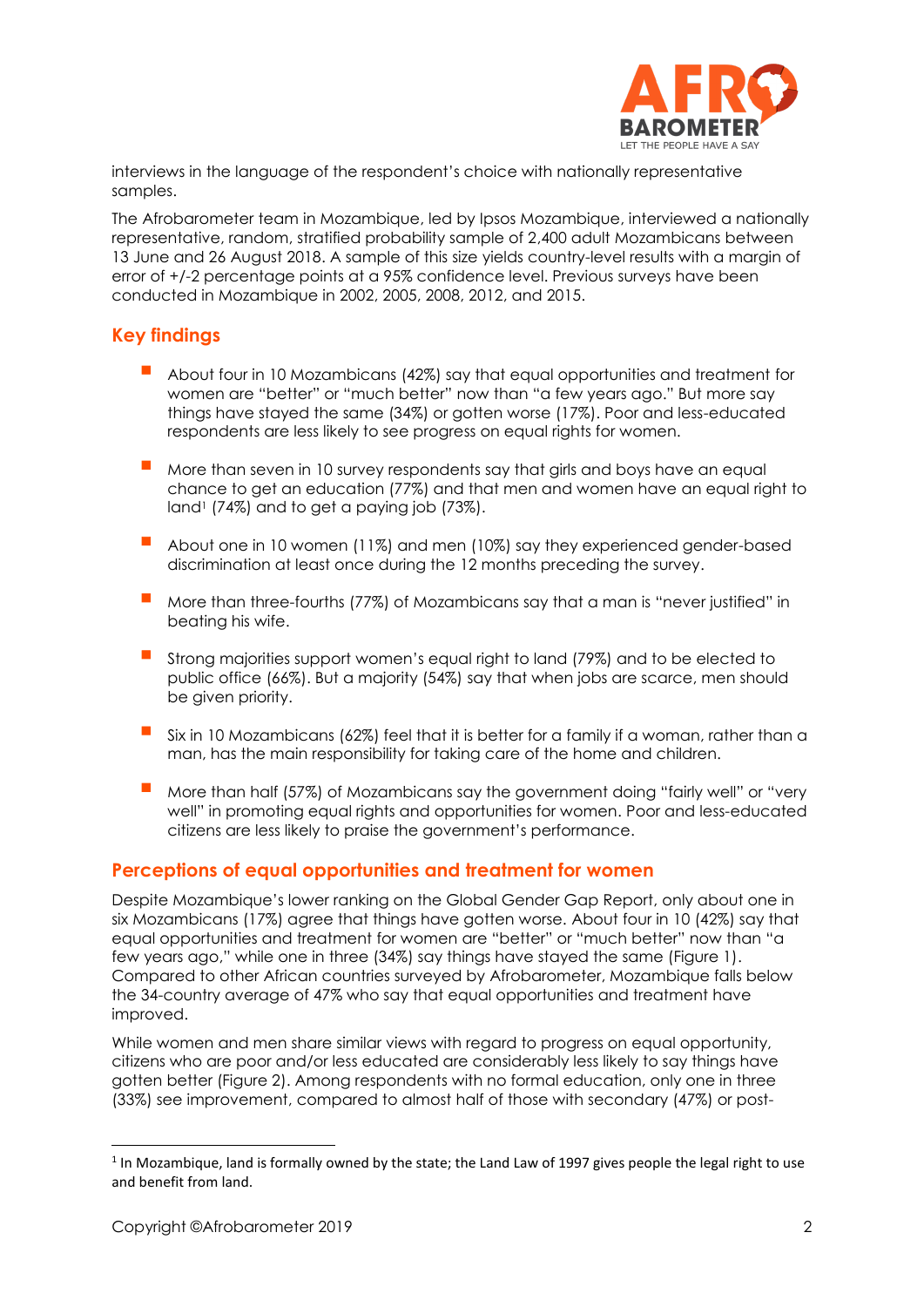

secondary (48%) qualifications. Similarly, among citizens with high "lived poverty,"<sup>2</sup> just 32% see improvement, compared to 44%-47% of those with no or low lived poverty. These perceptions may reflect disparities in opportunities available to women at different educational and economic levels.



#### **Figure 1: Better or worse: Equal opportunities and treatment for women**  | Mozambique | 2018

*Respondents were asked: Please tell me if the following things are worse or better now than they were a few years ago, or are they about the same: Equal opportunities and treatment for women?*

#### **Figure 2: Better or worse: Equal opportunities and treatment for women**



| by socio-demographic group | Mozambique | 2018

*Respondents were asked: Please tell me if the following things are worse or better now than they were a few years ago, or are they about the same: Equal opportunities and treatment for women?*

<sup>2</sup> Afrobarometer assesses lived poverty based on responses to the following questions: "*Over the past year, how often, if ever, have you or anyone in your family gone without: Enough food to eat? Enough clean water for home use? Medicines or medical treatment? Enough fuel to cook your food? A cash income?*"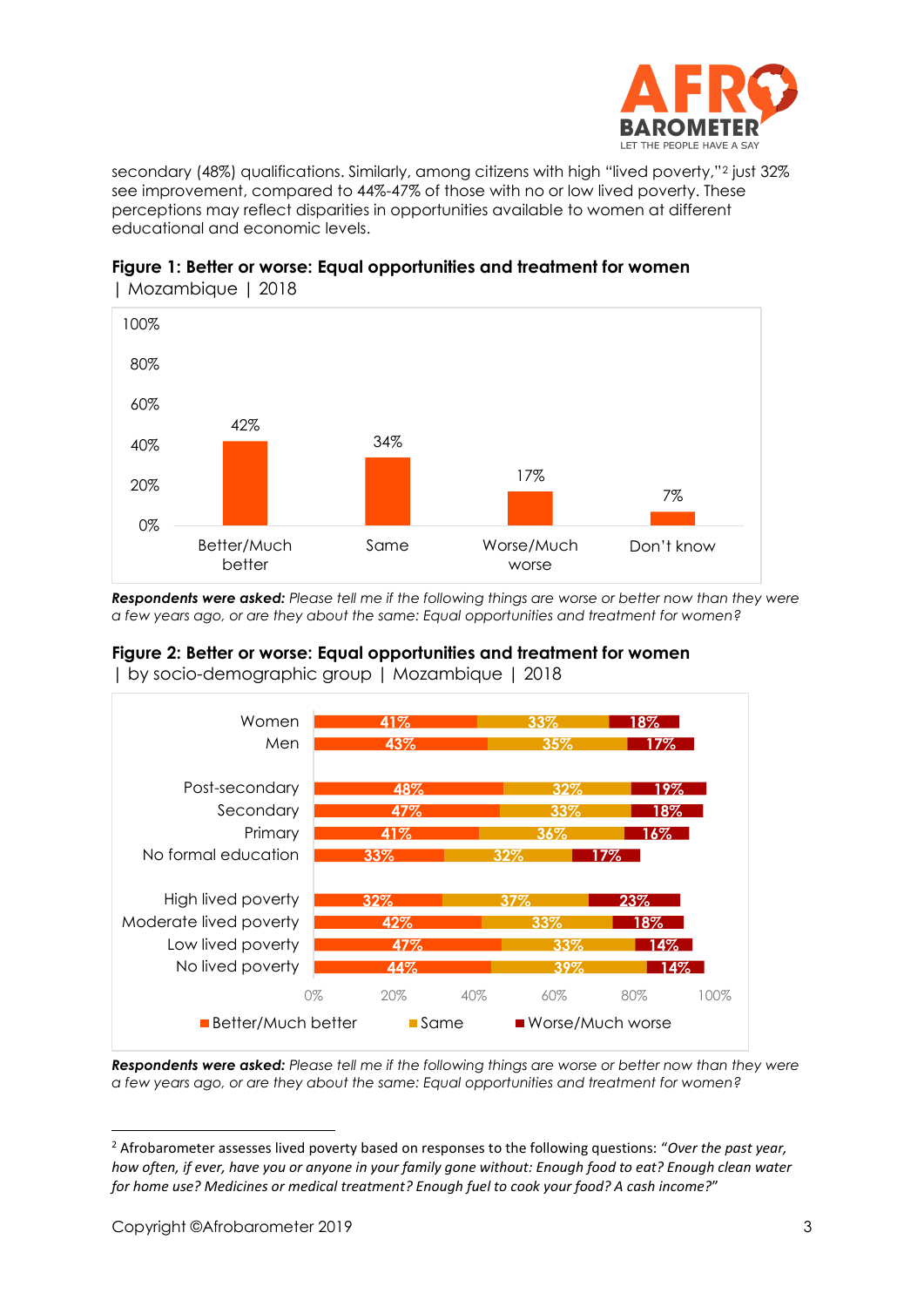

When it comes to specific indicators of gender equality, most Mozambicans say that in their country today, girls and boys have an equal chance to get an education (77%) and women and men have equal rights to land (74%), to get a paying job (73%), and to earn an income (73%) (Figure 3).

Only about one in seven respondents (13%-14%) disagree with these assessments, even though the view that gender equality has been achieved is more optimistic than reports by other observers. For example, UNESCO (2015; 2018), the United Nations Population Fund (2018), and the Education Policy and Data Center (2018) describe persistent gender inequalities in education, reflected in lower school enrollment and literacy rates for girls and young women.

With regard to land, Mozambique's Land Law (1997) and Constitution are widely seen as supporting one of the most gender-sensitive land regimes in Southern Africa, although critics note that many rural women lack information about their land rights and that land tenure is embedded within customary administrative and judicial systems that may reinforce gender disparities in control over land (Swedish International Development Cooperation Agency, 2007; Africa.com, 2019).



## **Figure 3: Perceptions of gender equality** | Mozambique | 2018

*Respondents were asked: For each of the following statements, please tell me whether you disagree or agree, or haven't you heard enough to say? In our country today:*

*Girls and boys have equal opportunities to get an education? Women and men have equal opportunities to own and inherit land?* Women and men have equal opportunities to earn an income? *Women and men have equal opportunities to get a job that pays a wage or salary?*

## **Gender-based discrimination and violence**

In the Afrobarometer survey, about one in 10 women (11%) and men (10%) say they experienced gender-based discrimination at least once during the year preceding the survey, including 4% of women and 3% of men who say this occurred "several times" or "many times" (Figure 4).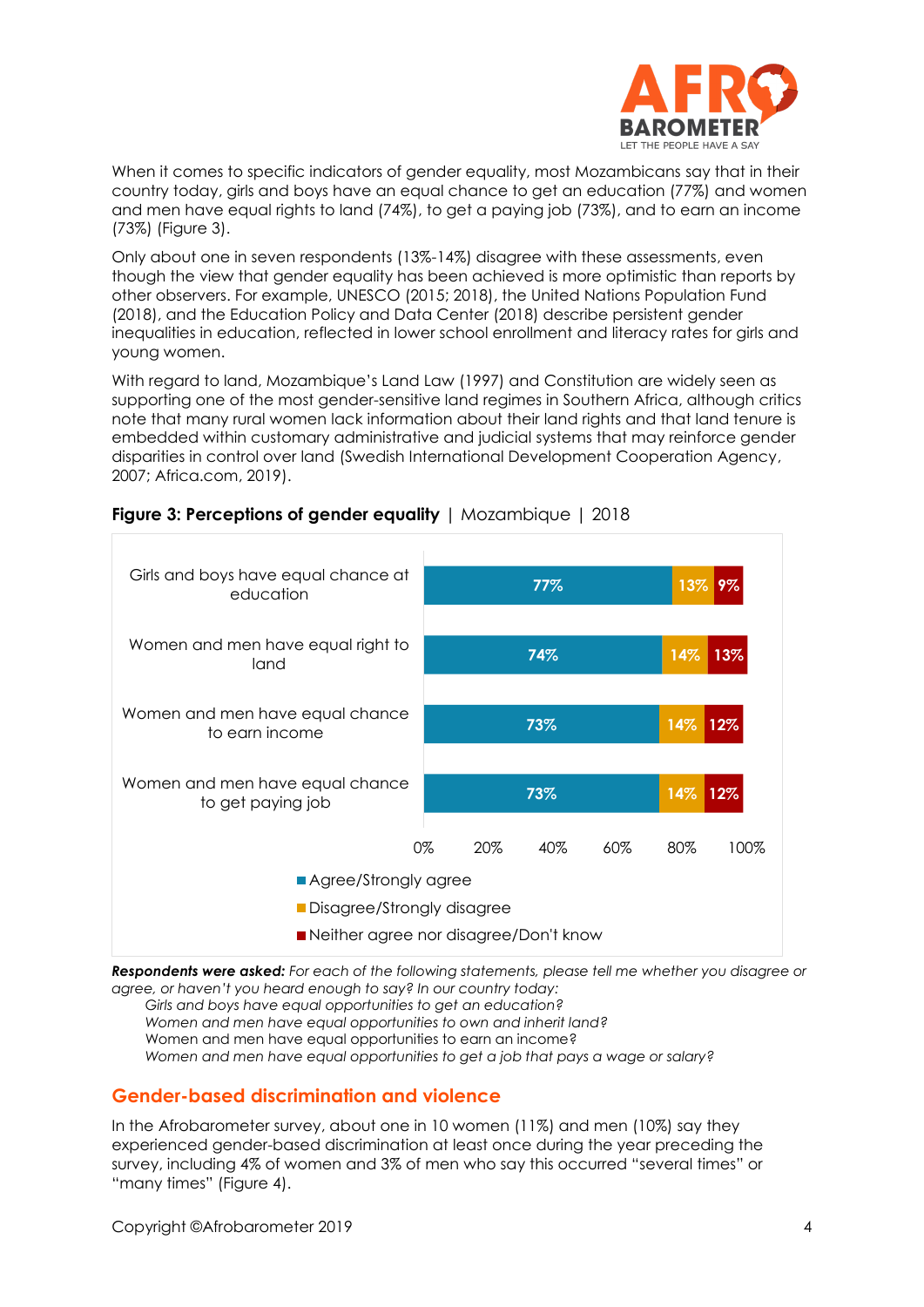



**Figure 4: Experienced discrimination based on gender** | by gender | Mozambique | 2018

*Respondents were asked: In the past year, how often, if at all, have you personally been discriminated against based on any of the following: Your gender?*

And while the survey did not ask about the personal experience of gender-based violence, more than three-fourths (77%) of respondents say it is "never justified" for a man to beat his wife. One in five say it is "sometimes" (15%) or "always" (5%) justified (Figure 5).

Women are more likely than men to categorically reject domestic violence (81% vs. 73%), as are citizens with post-secondary education (87%) compared to those with less education (73%-78%) (Figure 6). Similarly, respondents with no lived poverty are more likely to reject domestic violence (88%) than those who are less well off (76%-77%).

Geographically, the northern Cabo Delgado region stands out for its relatively weak (56%) stand against domestic violence; fully four in 10 residents (40%) say it is at least "sometimes" justified for a man to beat his wife.



**Figure 5: Is domestic violence ever justified? |** Mozambique | 2018

*Respondents were asked: Please tell me for each of the following actions whether you think it can always be justified, sometimes be justified, or never be justified: For a man to beat his wife?*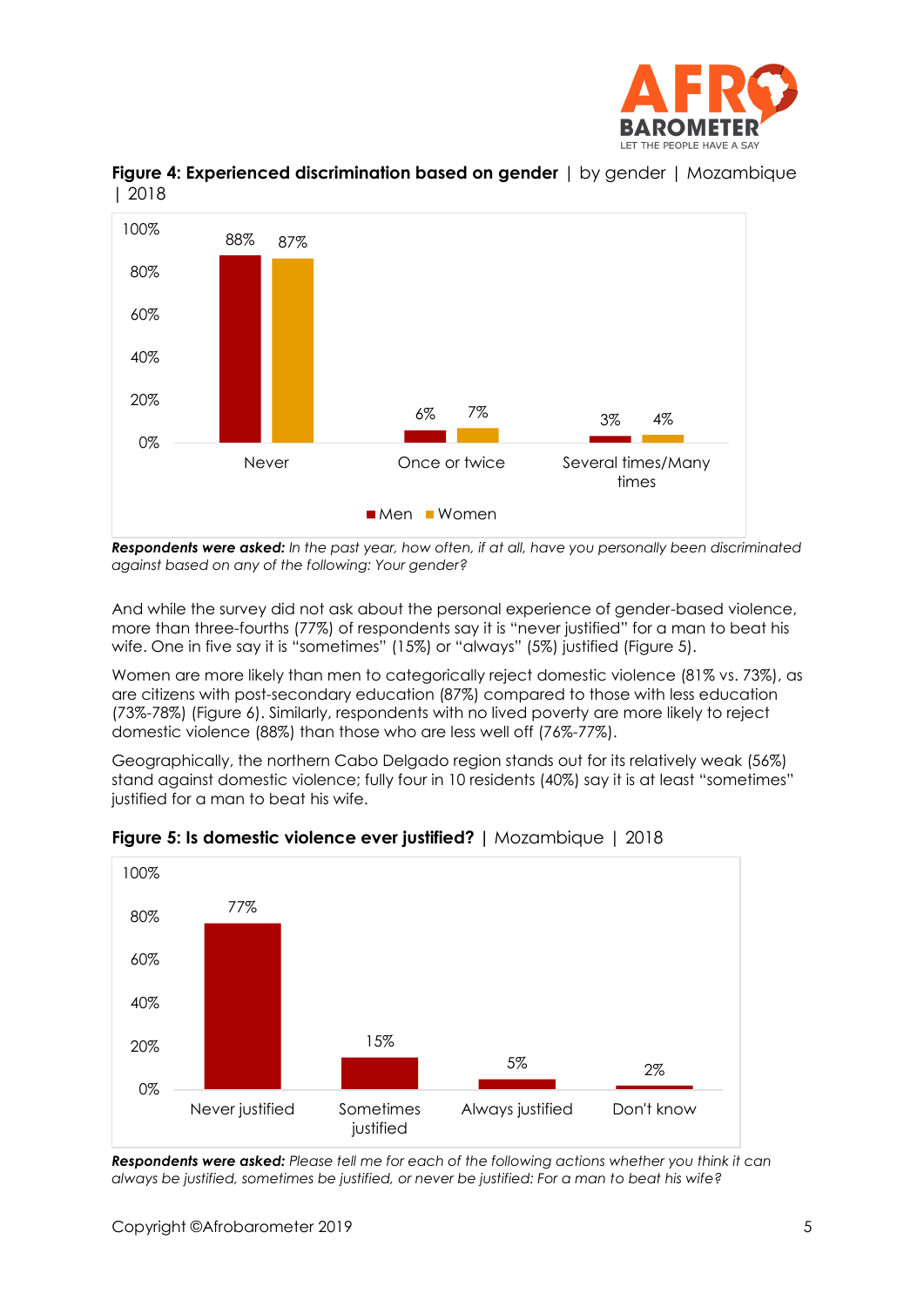

| Women                  | 81%                                  | $16\%$             |  |
|------------------------|--------------------------------------|--------------------|--|
| Men                    | 73%                                  | 25%                |  |
|                        |                                      |                    |  |
| Post-secondary         | 87%                                  | 13%                |  |
| Secondary              | 78%                                  | 21%                |  |
| Primary                | 77%                                  | 21%                |  |
| No formal education    | 73%                                  | 23%                |  |
|                        |                                      |                    |  |
| High lived poverty     | 77%                                  | 20%                |  |
| Moderate lived poverty | 76%                                  | 23%                |  |
| Low lived poverty      | 76%                                  | 22%                |  |
| No lived poverty       | 88%                                  | 11%                |  |
|                        |                                      |                    |  |
| Zambezia               | 87%                                  | $11\%$             |  |
| Inhambane              | 87%                                  | 13%                |  |
| Niassa                 | 86%                                  | 14%                |  |
| Cidade de Maputo       | 84%                                  | 15%                |  |
| Maputo Provincia       | 83%                                  | 16%                |  |
| Gaza                   | 83%                                  | 17%                |  |
| Tete                   | 80%                                  | 17%                |  |
| Manica                 | 73%                                  | 25%                |  |
| Nampula                | 70%                                  | 25%                |  |
| Sofala                 | 68%                                  | 32%                |  |
| Cabo Delgado           | 56%                                  | 40%                |  |
| 0%                     | 40%<br>20%                           | 60%<br>80%<br>100% |  |
| Never justified        | Sometimes justified/Always justified |                    |  |

**Figure 6: Is domestic violence ever justified?** | by socio-demographic group | Mozambique | 2018

*Respondents were asked: Please tell me for each of the following actions whether you think it can always be justified, sometimes be justified, or never be justified: For a man to beat his wife?*

## **Support for gender equality**

Despite widespread perceptions that women enjoy equal rights, Mozambicans offer varying levels of support for equality when it comes to land, getting a job, caring for the home and children, and running for political office.

About eight in 10 (79%) "agree" or "strongly agree" that women should have the same right as men to land. But more than half (54%) say that when jobs are scarce, men should be given priority (Figure 7).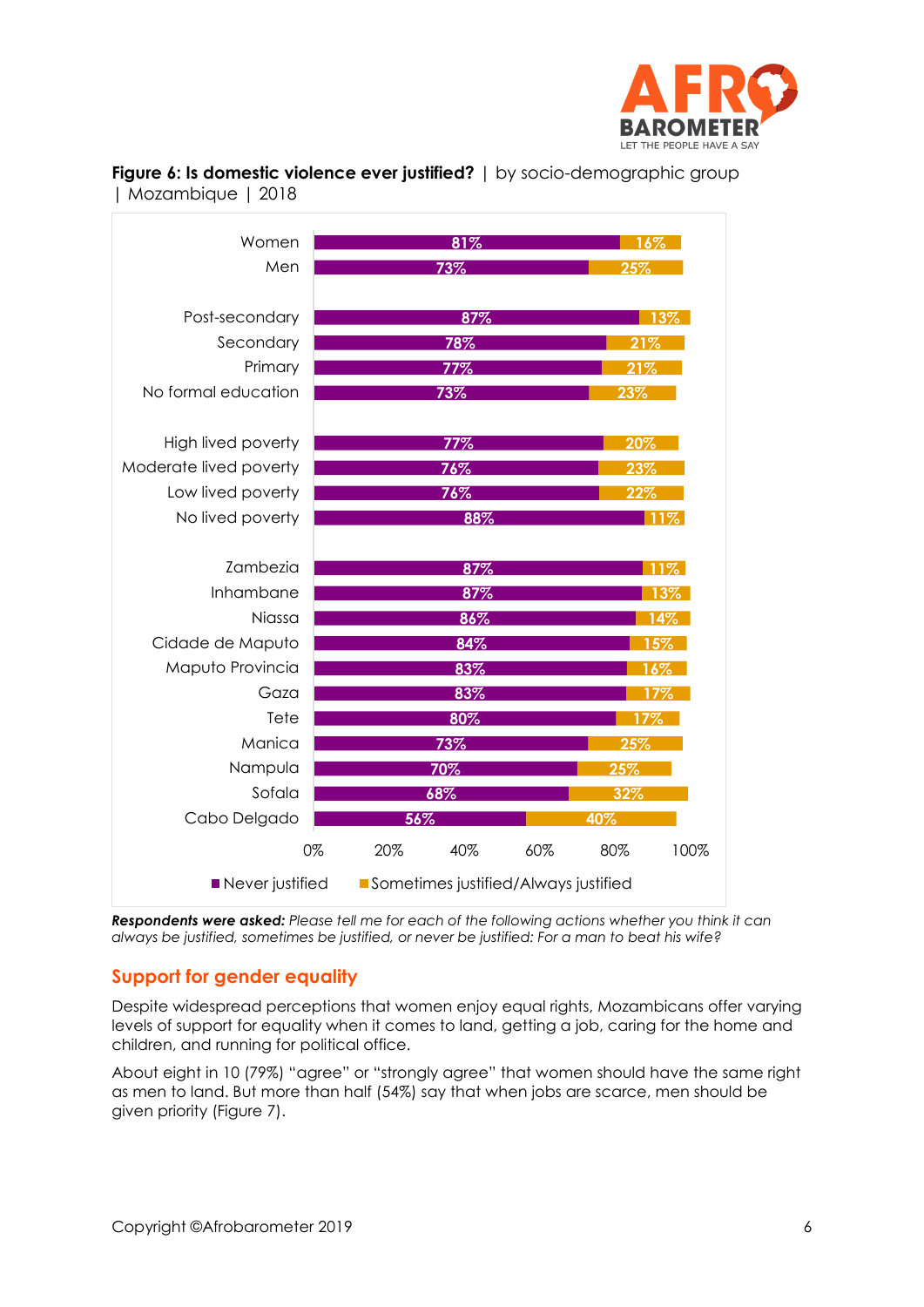



#### **Figure 7: Support for equal rights to land and jobs** | Mozambique | 2018

*Respondents were asked: For each of the following statements, please tell me whether you disagree or agree:*

*Women should have the same rights as men to own and inherit land? When jobs are scarce, men should have more right to a job than women?*

The view that men should have more right to paying work than women is more common among men (57%), but even among women, more than half (51%) endorse this form of discrimination. It is also more prevalent in rural areas (58%) than in cities (48%), among lesseducated citizens (60% of those with no formal education vs. 44% of those with postsecondary qualifications), and among the poor (62% of those with high lived poverty compared to 48% of those with no lived poverty) (Figure 8).





*Respondents were asked: For each of the following statements, please tell me whether you disagree or agree: When jobs are scarce, men should have more right to a job than women?*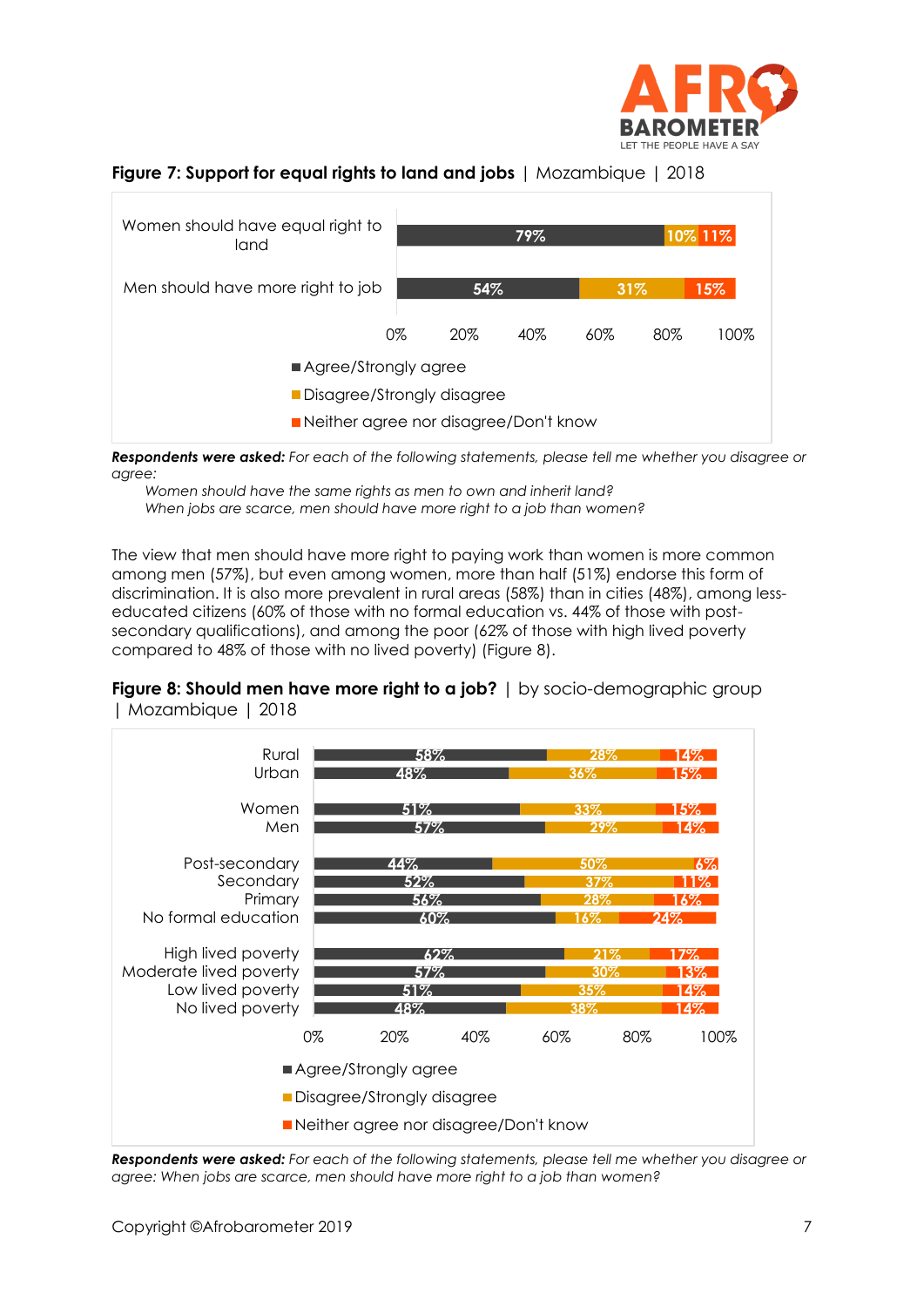

Moreover, more than six in 10 Mozambicans (62%) say it is better for a family if a woman, rather than a man, has the main responsibility for taking care of the home and children. This view is less widely shared, though still the majority opinion, among women (59% vs. 65% of men), urban residents (58% vs. 64% of rural dwellers), well-off respondents (56%), and the most-educated (54%) (Figure 9).



|                           | <b>Figure 9: Better if women care for home and children?</b>   by socio-demographic |  |
|---------------------------|-------------------------------------------------------------------------------------|--|
| group   Mozambique   2018 |                                                                                     |  |

*Respondents were asked: For each of the following statements, please tell me whether you disagree or agree: In general, it is better for a family if a woman has the main responsibility for taking care of the home and children rather than a man.*

Two-thirds (66%) of Mozambicans, however, say that women should have the same chance as men of being elected to political office, while 30% believe that men make better leaders and should be elected rather than women (Figure 10).

Majorities across key socio-demographic groups endorse equality when it comes to running for public office, although men (59%) are considerably less likely than women (72%) to support equality (Figure 11). Support increases strongly with respondents' education level, ranging from 51% of those with no formal schooling to 78% of those with post-secondary education, and is somewhat higher among urban residents, younger citizens, and economically better-off respondents.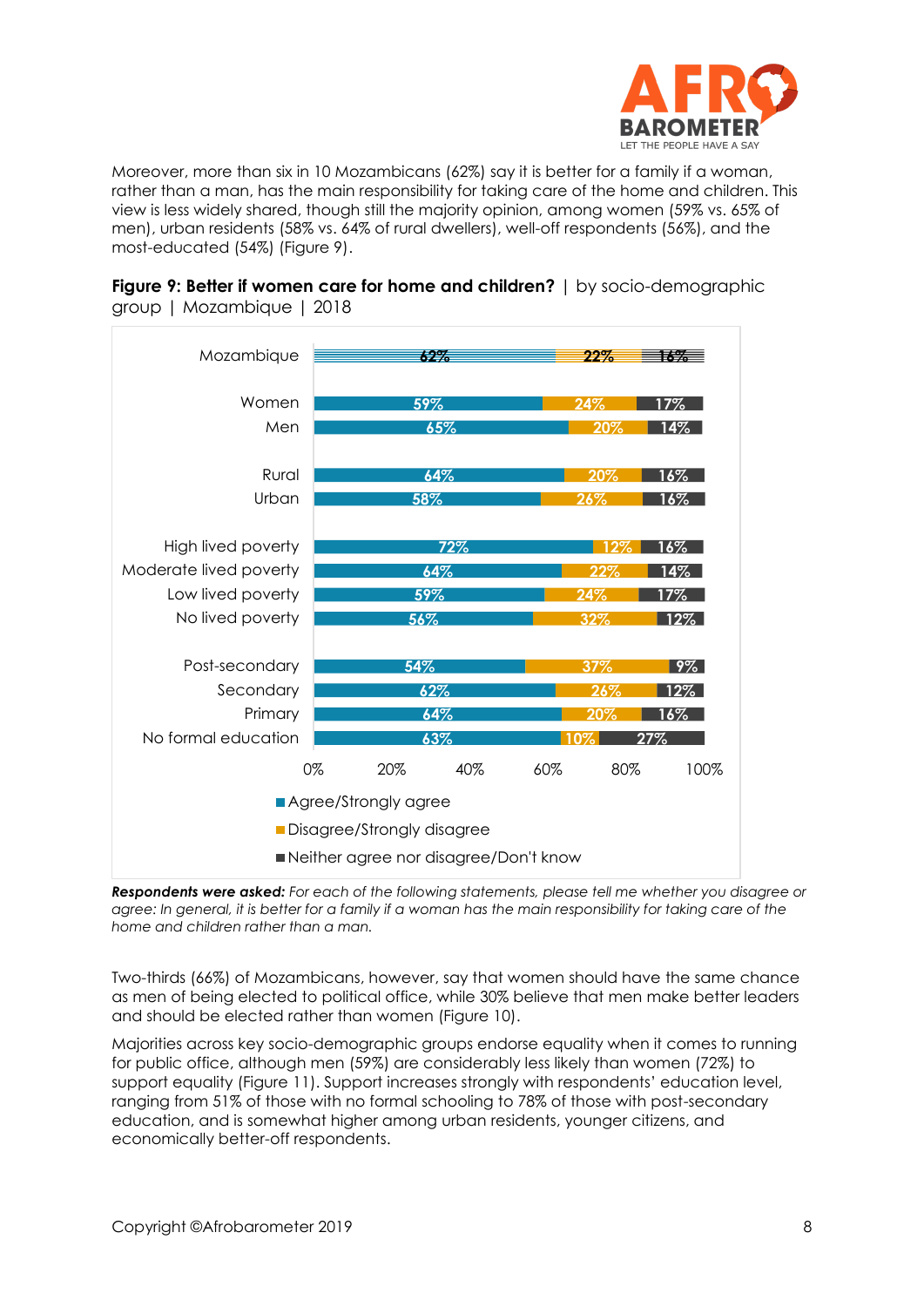



#### **Figure 10: Should women have equal chance to be elected to public office?**  | Mozambique | 2018

*Respondents were asked: Which of the following statements is closest to your view?* 

*Statement 1: Men make better political leaders than women, and should be elected rather than women.* 

*Statement 2: Women should have the same chance of being elected to political office as men. (% who "agree" or "agree very strongly" with each statement)*

## **Figure 11: Support for women's equal chance to be elected** | by socio-



demographic group | Mozambique | 2018

*Respondents were asked: Which of the following statements is closest to your view?*

*Statement 1: Men make better political leaders than women, and should be elected rather than women.* 

*Statement 2: Women should have the same chance of being elected to political office as men. (% who "agree" or "agree very strongly" that women should have the same chance as men)*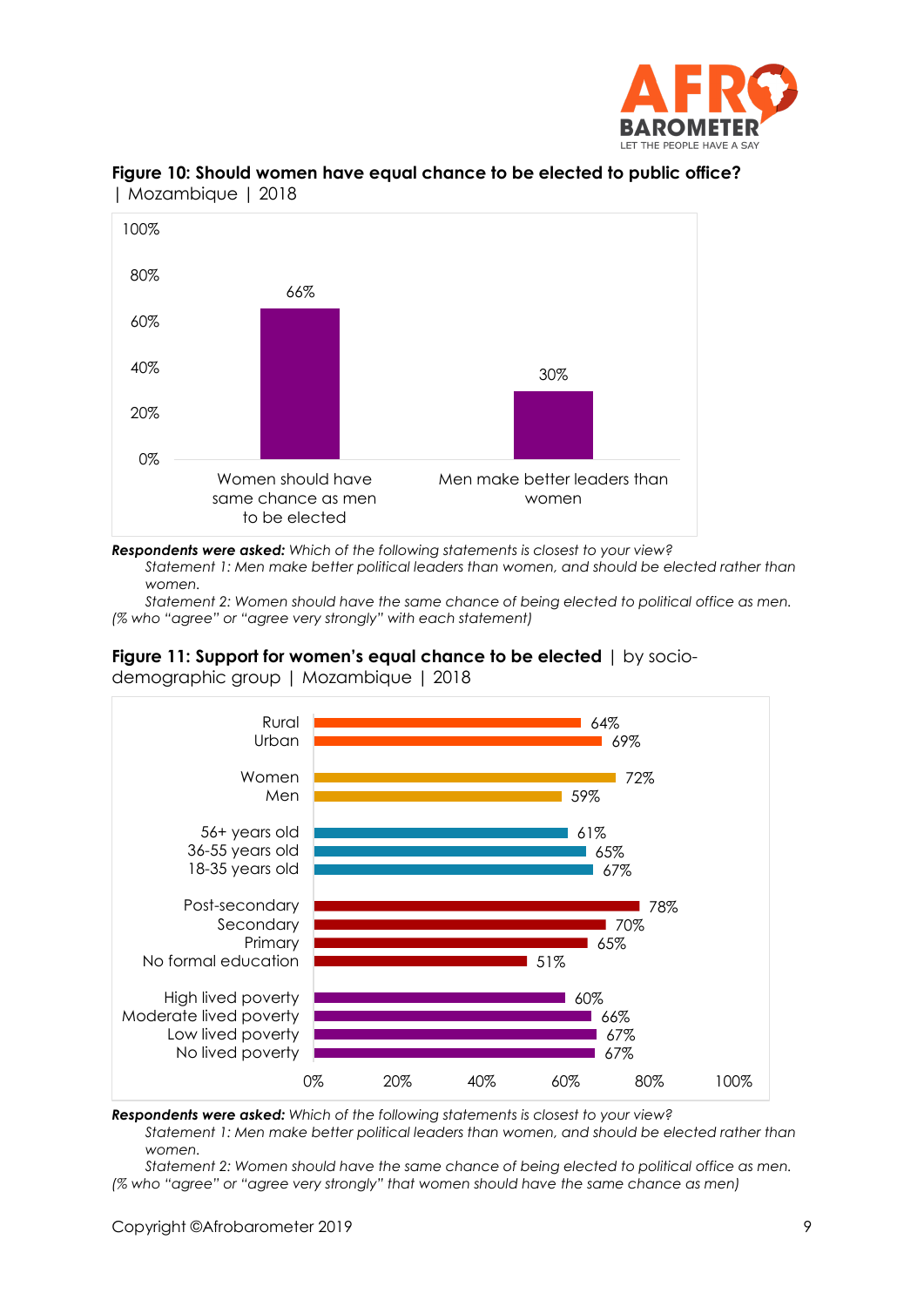

## **Government performance on promoting equal opportunity**

Overall, a majority (57%) of Mozambicans say the government is doing "fairly well" or "very well" on promoting equal rights and opportunities for women, though a substantial minority (34%) disagree (Figure 12).

The most-educated respondents are most positive in their evaluations of government performance in promoting gender equality: More than six in 10 of those with post-secondary (64%) or secondary (62%) education say it is doing "fairly well" or "very well," compared to just 47% of those with no formal education (Figure 13). Similarly, better-off citizens (62%-63%) are more likely to praise the government's performance than their poorer compatriots (44% of those with high lived poverty). As with perceptions of progress on equal rights, these assessments may reflect the availability of better opportunities for educated and better-off women compared to less-educated and poorer women.





*Respondents were asked: How well or badly would you say the current government is handling the following matters, or haven't you heard enough to say: Promoting opportunities and equality for women?*

**Figure 13: Government performing well on promoting opportunities and equality for women** | by socio-demographic group | Mozambique | 2018



*Respondents were asked: How well or badly would you say the current government is handling the following matters, or haven't you heard enough to say: Promoting opportunities and equality for women? (% who say "fairly well" or "very well")*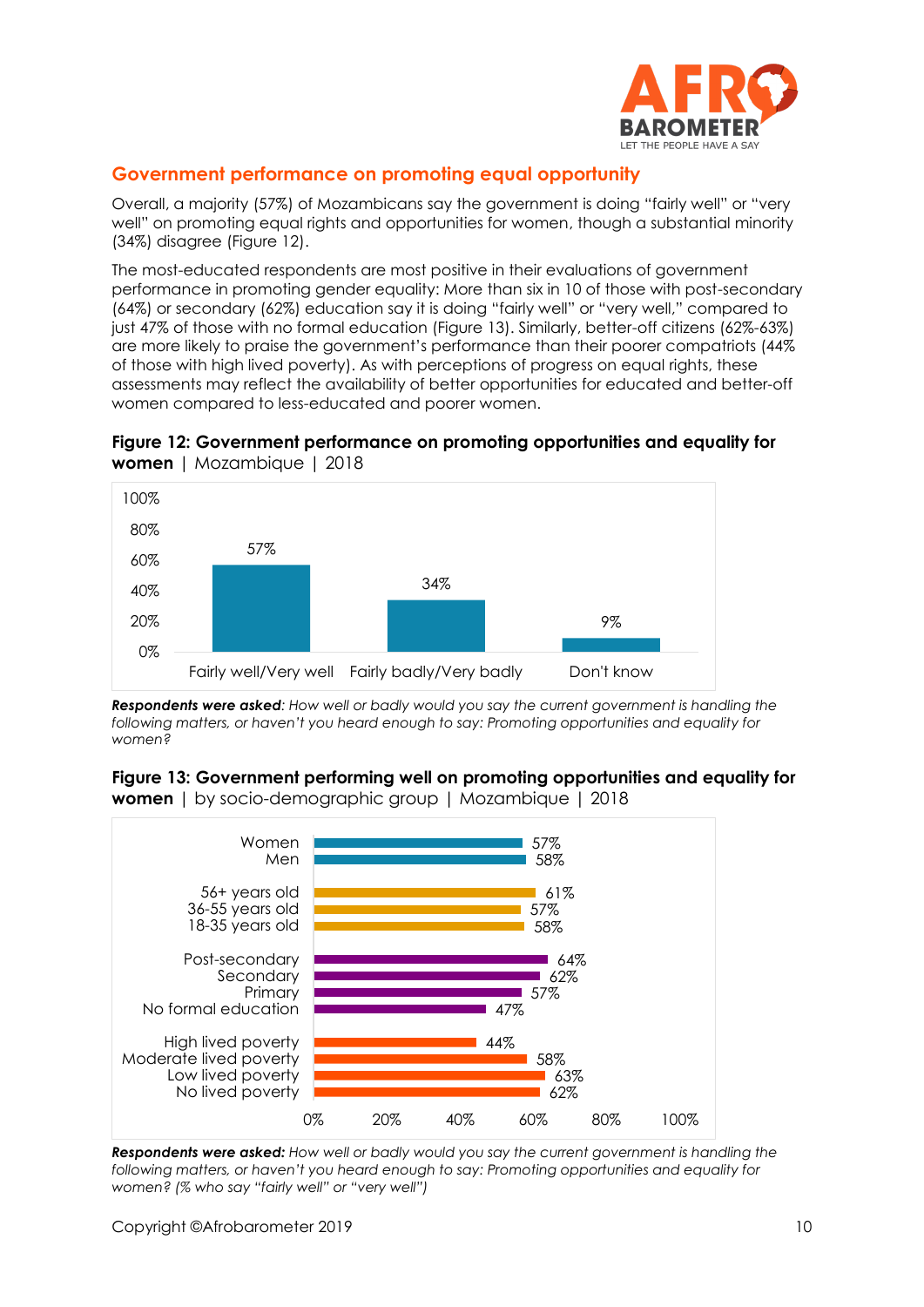

## **Conclusion**

Survey findings suggest that while gender equality is widely supported – and perceived as having been attained – in Mozambique, there is room for continued improvement. Genderbased discrimination still affects a substantial number of citizens, and strong support for equality when it comes to land and politics does not extend to the job market and gender roles in the home.

> Do your own analysis of Afrobarometer data – on any question, for any country and survey round. It's easy and free at www.afrobarometer.org/online-data-analysis.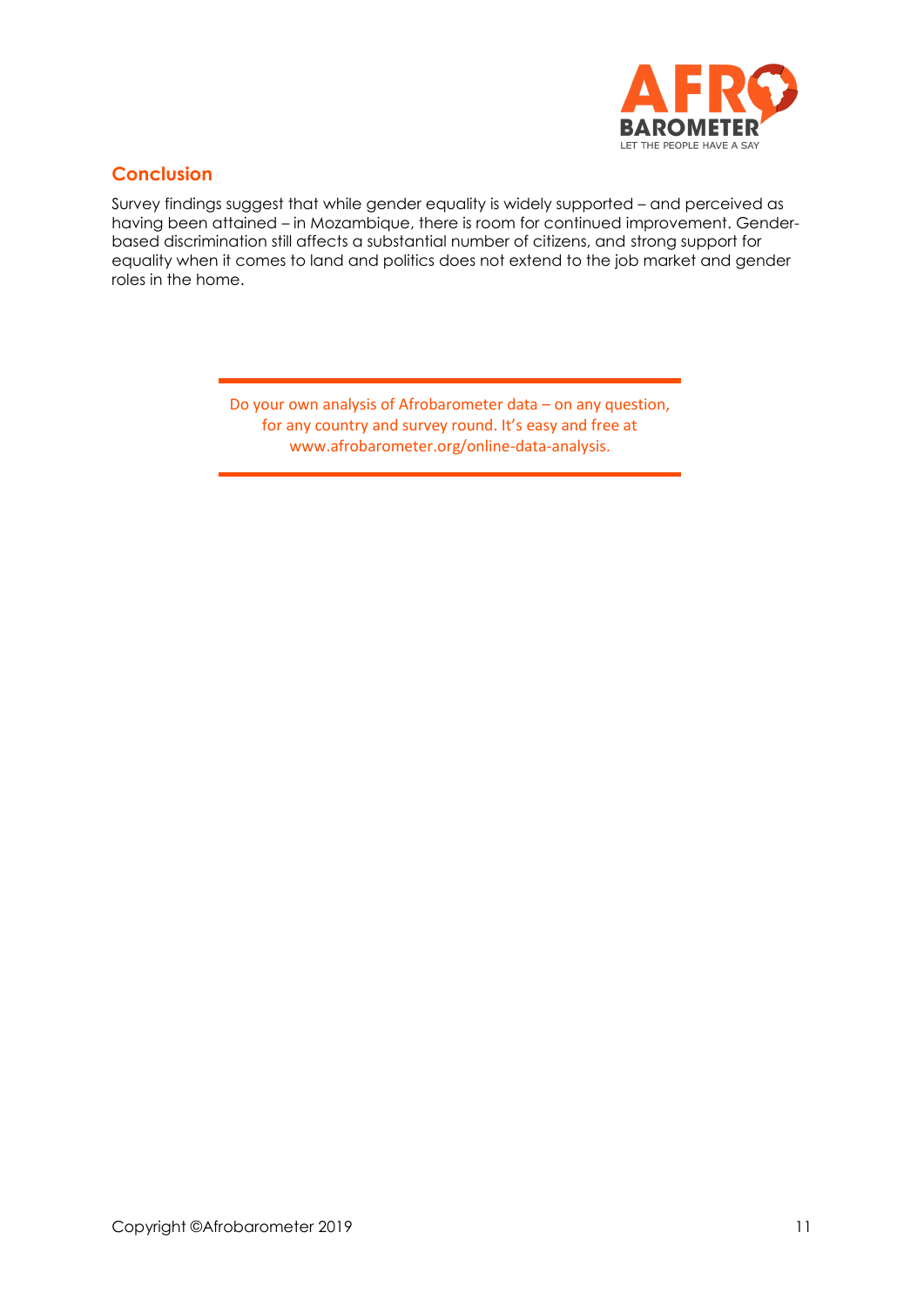

## **References**

- Africa.com. (2019). Mozambique: Land and property rights. 19 February. https://www.africa.com/mozambique-land-and-property-rights/.
- AllAfrica. (2018). Mozambique: Action plan on women, peace and security launched. 11 June. [https://allafrica.com/stories/201806120229.html.](https://allafrica.com/stories/201806120229.html)
- Christensen, H. (2018). Mozambique programme empowers girls to fight gender inequality, child marriage. United Nations Population Fund. [https://www.unfpa.org/news/mozambique](https://www.unfpa.org/news/mozambique-programme-empowers-girls-fight-gender-inequality-child-marriage)[programme-empowers-girls-fight-gender-inequality-child-marriage.](https://www.unfpa.org/news/mozambique-programme-empowers-girls-fight-gender-inequality-child-marriage)
- Cumbe, N., Materula, D., Sadler, J., & Agosta, L. (2017). Providing journalists the tools and information to support women in Mozambique. 27 March. https://www.irex.org/successstory/providing-journalists-tools-and-information-support-women-mozambique.
- Education Policy and Data Center. (2018). Mozambique: Education overview. FHI360. https://www.epdc.org/country/mozambique.
- International Federation for Human Rights. (2007). Women's rights in Mozambique: Duty to end illegal practices. International Fact-Finding Mission Report. https://www.fidh.org/IMG/pdf/mozambique474angconjointfemme.pdf.
- Swedish International Development Cooperation Agency. (2007). Towards gender equality in Mozambique: A profile on gender relations update 2006. https://www.sida.se/contentassets/80caaf7d1aaf48738b7b70386574b59e/towards-genderequality-in-mozambique\_693.pdf.
- Tvedten, I. (2011). Mozambique country case study: Gender equality and development. World Development Report 2012. World Bank[. http://siteresources.worldbank.org/INTWDR2012/](http://siteresources.worldbank.org/INTWDR2012/) Resources/7778105-1299699968583/7786210-1322671773271/Tvedten-mozambiqu.pdf.
- UN Women. (2012). Mozambique is moving towards gender equality. [http://cebem.org/cmsfiles/publicaciones/Bulletin\\_gender\\_01.pdf.](http://cebem.org/cmsfiles/publicaciones/Bulletin_gender_01.pdf)
- UNESCO. (2015). Women's literacy in Angola and Mozambique. https://uil.unesco.org/casestudy/effective-practices-database-litbase-0/womens-literacy-angola-and-mozambiquemozambique.
- UNESCO. (2018). Women build better lives in Mozambique through education. https://en.unesco.org/news/women-build-better-lives-mozambique-through-education.
- United Nations Development Programme. (2018). Gender development index (GDI). http://hdr.undp.org/en/content/gender-development-index-gdi.
- United Nations Population Fund. (2018). Mozambique programme empowers girls to fight gender inequality, child marriage. https://www.unfpa.org/news/mozambique-programme-empowersgirls-fight-gender-inequality-child-marriage.
- World Bank. (2018). Proportion of seats held by women in national parliaments (%). https://data.worldbank.org/indicator/SG.GEN.PARL.ZS?locations=MZ.
- World Economic Forum. (2008). The global gender gap report 2008. http://www3.weforum.org/docs/WEF\_GenderGap\_Report\_2008.pdf.
- World Economic Forum. (2018). The global gender gap report 2018. http://www3.weforum.org/docs/WEF\_GGGR\_2018.pdf.